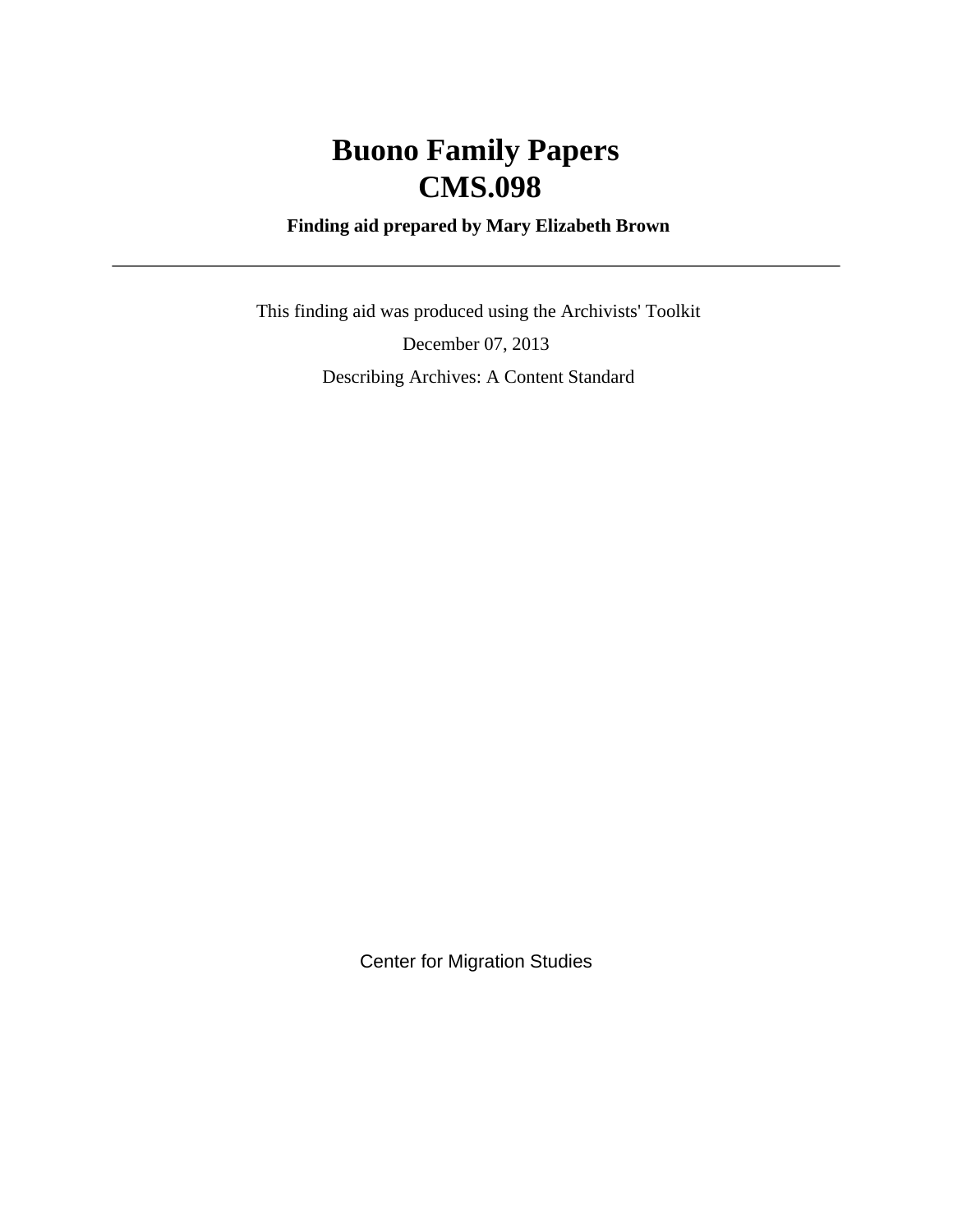# **Table of Contents**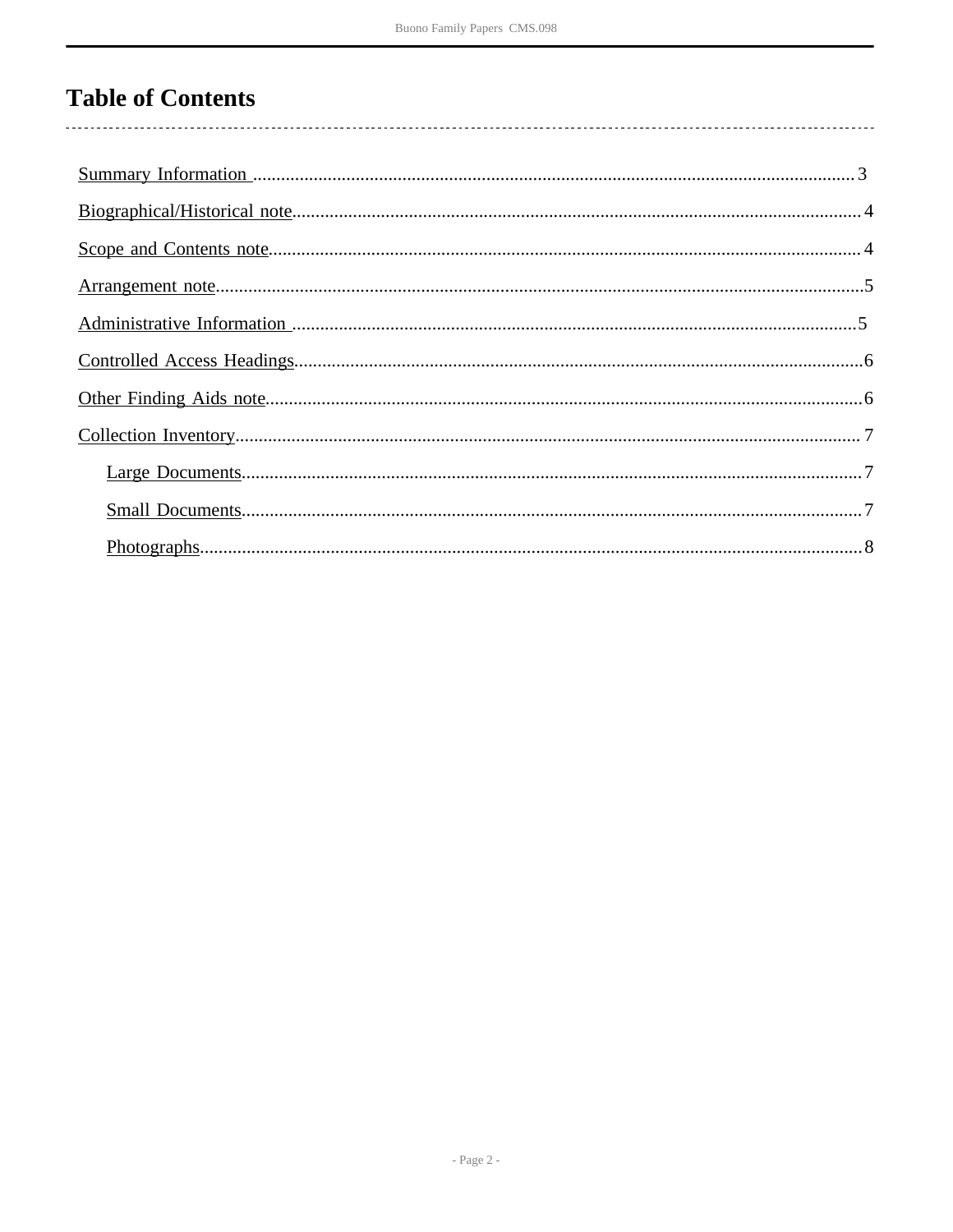# <span id="page-2-0"></span>**Summary Information**

 $\overline{a}$ 

| <b>Repository</b>                                               | <b>Center for Migration Studies</b>                                                                                                                                                                                                                                                                    |  |  |
|-----------------------------------------------------------------|--------------------------------------------------------------------------------------------------------------------------------------------------------------------------------------------------------------------------------------------------------------------------------------------------------|--|--|
| <b>Title</b>                                                    | <b>Buono Family Papers</b>                                                                                                                                                                                                                                                                             |  |  |
| Date [bulk]                                                     | Bulk, 1911-1986                                                                                                                                                                                                                                                                                        |  |  |
| Date [inclusive]                                                | 1911-1986                                                                                                                                                                                                                                                                                              |  |  |
| <b>Extent</b>                                                   | 0.25 Linear feet in one manuscript box.                                                                                                                                                                                                                                                                |  |  |
| Language                                                        | English                                                                                                                                                                                                                                                                                                |  |  |
| <b>Language of Materials note</b> The materials are in English. |                                                                                                                                                                                                                                                                                                        |  |  |
| <b>Abstract</b>                                                 | CMS 098 documents, through a fragmentary collection of government-<br>issued and business documents and photographs, the history of the Buono<br>family of Staten Island from the childhood of matriarch Angelina Bafumo<br>Buono in Italy to the birth of her great-grandsons in the 1980s and 1990s. |  |  |

### **Preferred Citation note**

Center for Migration Studies of New York; Buono Family Papers (CMS 098); Box; Folder.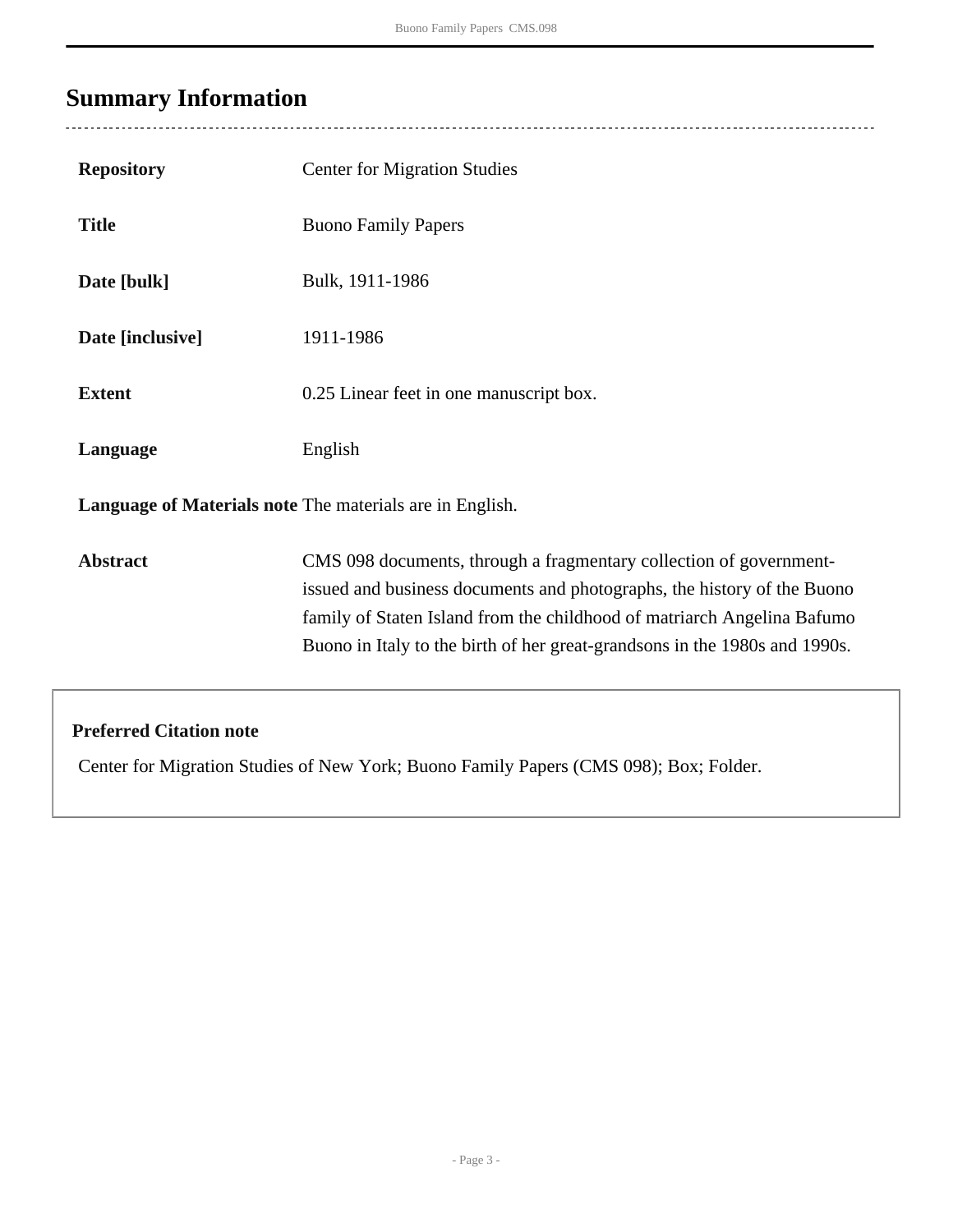## <span id="page-3-0"></span>**Biographical/Historical note**

The Buono family story begins with Antonio Buono, born April 6, 1898, at S. Valentino Torio in the province of Salerno, Italy. Mr. Buono came to the United States in 1914 and settled on Staten Island's North Shore. He became a U.S. citizen December 17, 1921, at which point he lived at 55 Monroe Avenue in Tompkinsville with his bachelor brother Silvestro.

It is not clear how Antonio met his bride, Angelina Bafumo. She had been born in Italy in 1908, the youngest daughter of the ten children of Carmelo and Crocifissa Bafumo. It is not clear when the family migrated: the most likely records among U.S. ship manifests shows Carmelo Bafumo and "Crecifissa" Brunia, both of Grammechele, Catania, Sicily, sailing aboard the Mendoza out fo Parlermo September 28, 1912, with their children Giuseppe (17), Giacomo and Rosaro (both 13), Michle (10), Giovanni (8) and Teresa (1); note Angelina was not listed. Carmelo died in 1919, and was buried in Calvary Cemetery in Long Island City in Section 41, Range 13, Plot C; Crocifissa paid to have the person in the next grave moved so that she could purchase it for herself.

The Bafumo family was living in Mariner's Harbor when Antonio married Angelina, February 20, 1927, at Saint MIchael's Church there. The first years of their marriage, the couple lived at 25 Stanley Avenue in New Brighton, Staten Island. They started a family that grew to include Alfonso (Funzi), Anthony, and Albert. It is not clear what Antonio did in his early years. By 1960 he had secured a New York City civil service job, which he held until his retirement in 1977.

Angelina worked at the Hudson Waist and Dress Company on 84 Grandview Avenue in Mariner's Harbor, not far from where her mother Crocifissa lived until the latter's death in 1939. December 20, 1940, Angelina became a U.S. citizen, at which time she reported living at 28 South Street, West New Brighton, Staten Island. By 1960, the family had moved to 492 Kissel Avenue in West New Brighton, which is where Antonio died in about 1979 and Angelina died in 1995. She lived long enough to see the birth of two great grandsons.

## <span id="page-3-1"></span>**Scope and Contents note**

CMS 098 contains government-issued and business documents and photographs documenting the Buono family from the life of matriarch Angelina Bafumo Buono (1908-1995) to the birth of her great-grandson George Anthony Sanchez in 1993.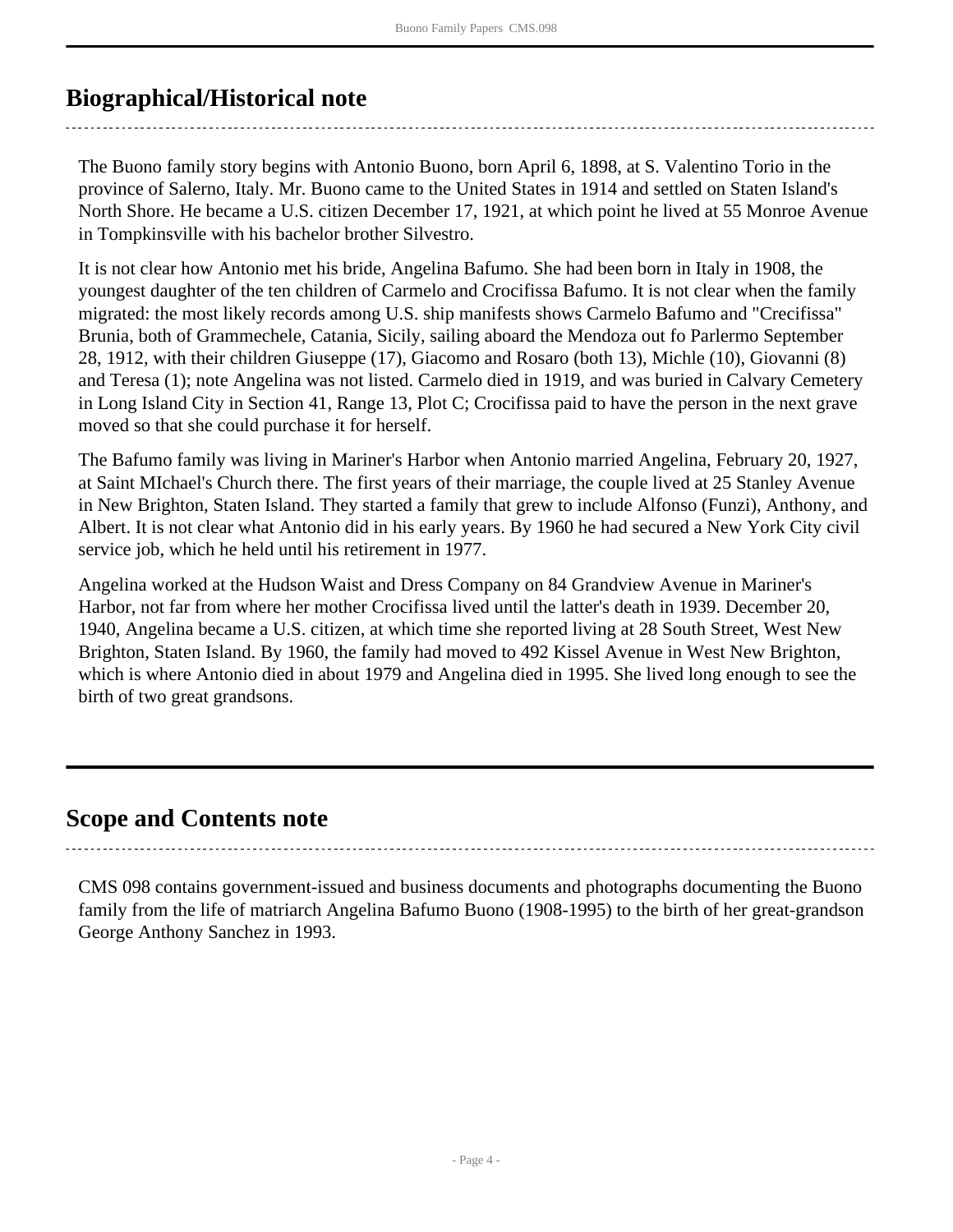### <span id="page-4-0"></span>**Arrangement note**

CMS 098 is arranged into three series:

Series I: Large documents Series II: Small documents Series III: Photographs

### <span id="page-4-1"></span>**Administrative Information**

#### **Publication Information**

Center for Migration Studies

#### **Revision Description**

 Mary Brown entered CMS 098's finding aid into Archivists Toolkit using DACS as a standard. Nicole Greenhouse checked the work. November 2013

#### **Conditions Governing Access note**

Open to researchers by appointment.

#### **Conditions Governing Use note**

Copyright is owned by the Center for Migration Studies. Permission to publish materials must be requested before use.

#### **Immediate Source of Acquisition note**

Albert, Alfonso and Anthony Buono brought the documents to the Center for Migration Studies some time between 1995, the death of their mother Angelina, and 2000, when the collection was processed.

#### **Processing Information note**

In 2013, this collection was entered into the Archivists' Toolkit in compliance with DACS and folder descriptions were simplified from the original print finding aid. (The original finding aid is available in print upon request). Folder titles in the container list online may vary from the the physical folder titles.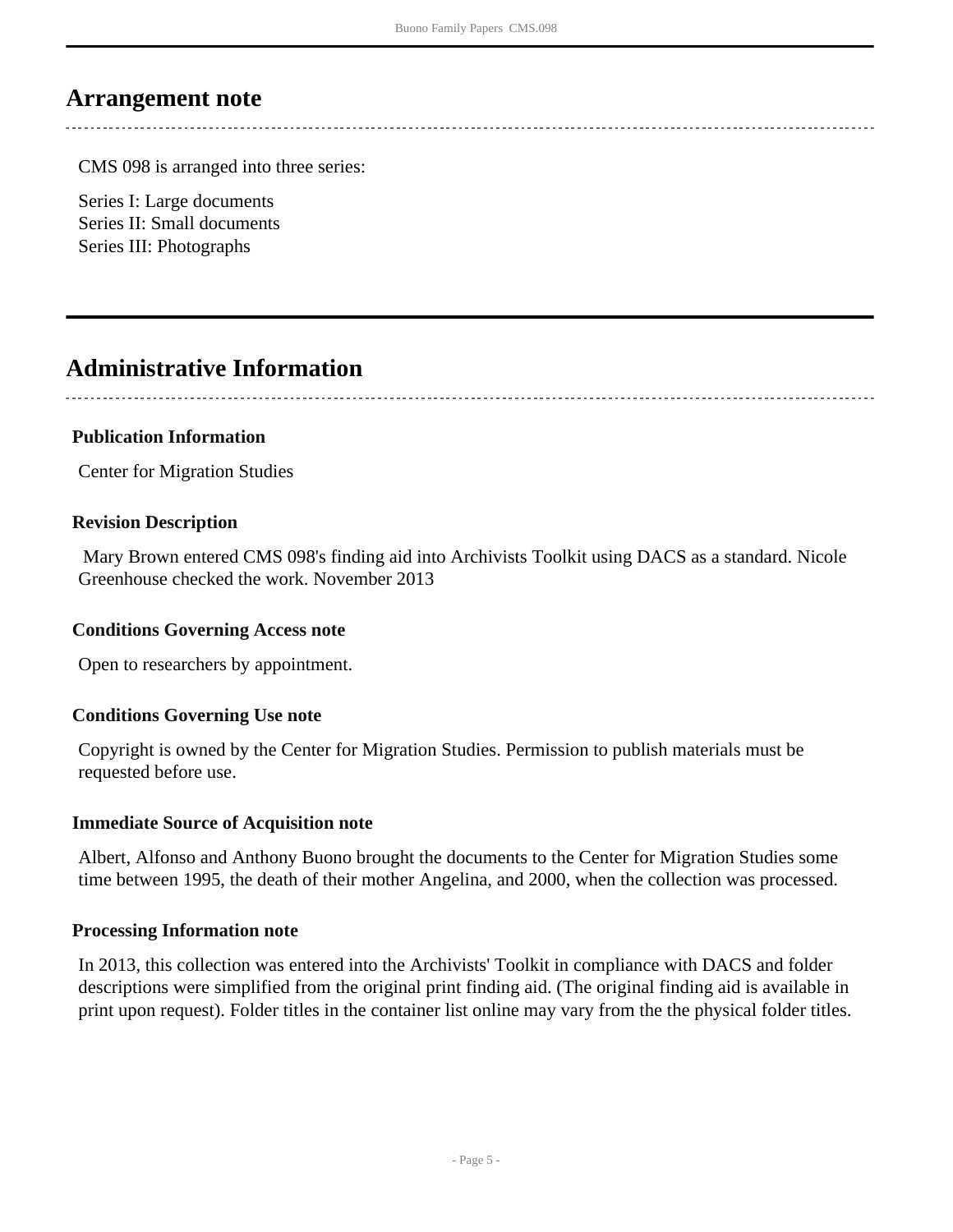## <span id="page-5-0"></span>**Controlled Access Headings**

**Subject(s)**

• Italian Americans |z New York (State) |z New York.

## <span id="page-5-1"></span>**Other Finding Aids note**

The original inventory is available in print upon request.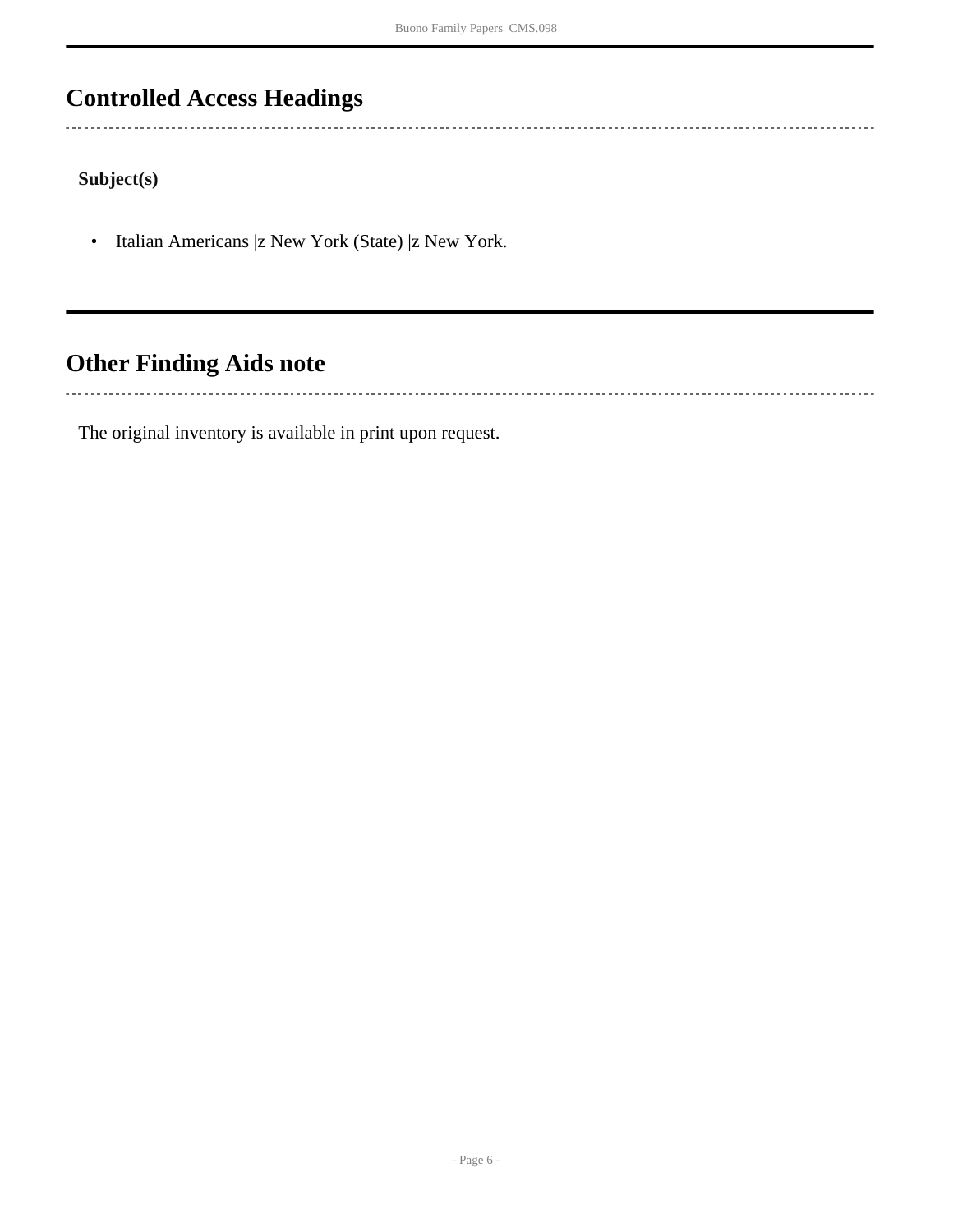## <span id="page-6-0"></span>**Collection Inventory**

<span id="page-6-2"></span><span id="page-6-1"></span>

| Large Documents 1911-1948 (Bulk, 1911-1948)                                                  |              |                |
|----------------------------------------------------------------------------------------------|--------------|----------------|
|                                                                                              | <b>Box</b>   | <b>Folder</b>  |
| Antonio Buono Birth Certificate 1898-1948 (Bulk, 1898-1948)                                  | $\mathbf{1}$ | $\mathbf{1}$   |
| Photocopy of photographs of Crocifissa and Carmelo Bafumo 1911 (Bulk,<br>1911)               | $\mathbf{1}$ | $\overline{2}$ |
| Photocopy of deed for grave for Carmelo Bafumo 1919 (Bulk, 1919)                             | $\mathbf{1}$ | 3              |
| Photocopy of receipt for removal of remains of Concetta Bubbisido<br>[?] 1919 (Bulk, 1919)   | $\mathbf{1}$ | $\overline{4}$ |
| Photocopy of naturalization certificate for Antonio Buono 1921 (Bulk,<br>1921)               | $\mathbf{1}$ | 5              |
| Photocopy of marriage certificate for Antonio Buono and Angelina<br>Bafumo 1927 (Bulk, 1927) | $\mathbf{1}$ | 6              |
| Recipt for the burial of Crocifissa Bafumo 1939 (Bulk, 1939)                                 | $\mathbf{1}$ | $\overline{7}$ |
| Naturalization certificate for Angelina Bafumo Buono 1940 (Bulk, 1940)                       | $\mathbf{1}$ | 8              |
| <b>Small Documents 1911-1986 (Bulk, 1911-1986)</b>                                           |              |                |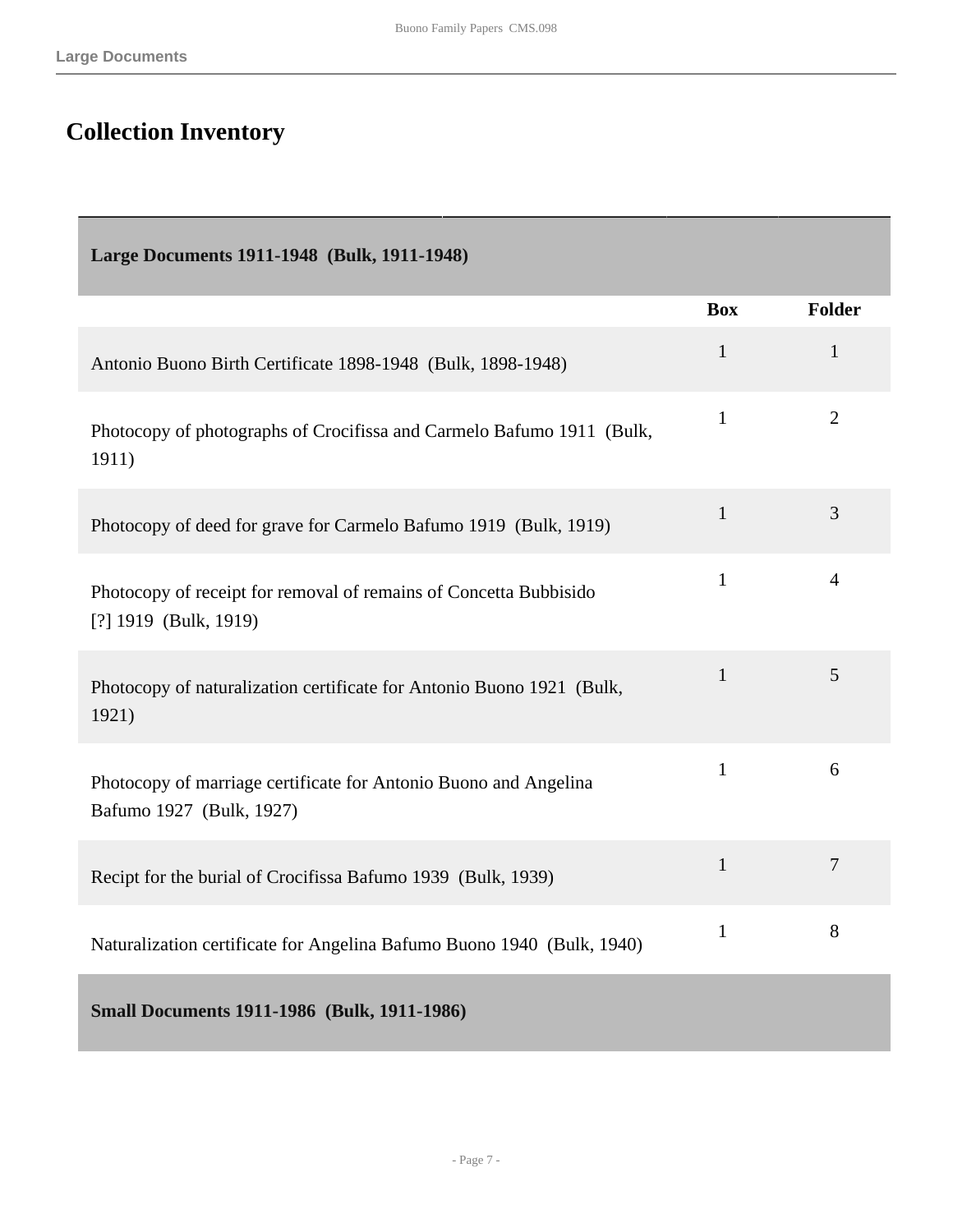|                                                                                                          | <b>Box</b>   | Object         |
|----------------------------------------------------------------------------------------------------------|--------------|----------------|
| Leartherbound booklet from the Gorham Company 1911 (Bulk, 1911)                                          | $\mathbf{1}$ | $\mathbf{1}$   |
| Angelina Bafumo Buono Social Security Card 1936 (Bulk, 1936)                                             | $\mathbf{1}$ | $\overline{2}$ |
| Antonio Buono, American Federation of State, County and Municipal<br>Employees booklet 1960 (Bulk, 1960) | $\mathbf{1}$ | 3              |
| Antonio Buono Medicare Card 1969 (Bulk, 1969)                                                            | $\mathbf{1}$ | $\overline{4}$ |
| Angelina Bafumo Buono Medicare Card 1972 (Bulk, 1972)                                                    | $\mathbf{1}$ | 5              |
| Antonio Buono New York City CIvil Service Retired Employee<br>Association Card 1977 (Bulk, 1977)         | $\mathbf{1}$ | 6              |
| Antonio Buono Driver's License 1979 (Bulk, 1979)                                                         | $\mathbf{1}$ | 7              |
| Angelina Bafumo Buono Driver's License 1986 (Bulk, 1986)                                                 | $\mathbf{1}$ | 8              |
| Angelina Bafumo Buono Health Insurance Plan of Greater New York<br><b>Identification Card</b>            | $\mathbf{1}$ | 9              |

<span id="page-7-0"></span>**Photographs 1912-2000 (Bulk, 1912-2000)**

#### **Scope and Contents note**

The 46 photographs in CMS 098 document the Buono family across five generations. When the Buono family deposited the photographs Albert and Anthony Buono identified them as to date, place, and persons depicted. The photographs may be arranged to show generational progression. In this system,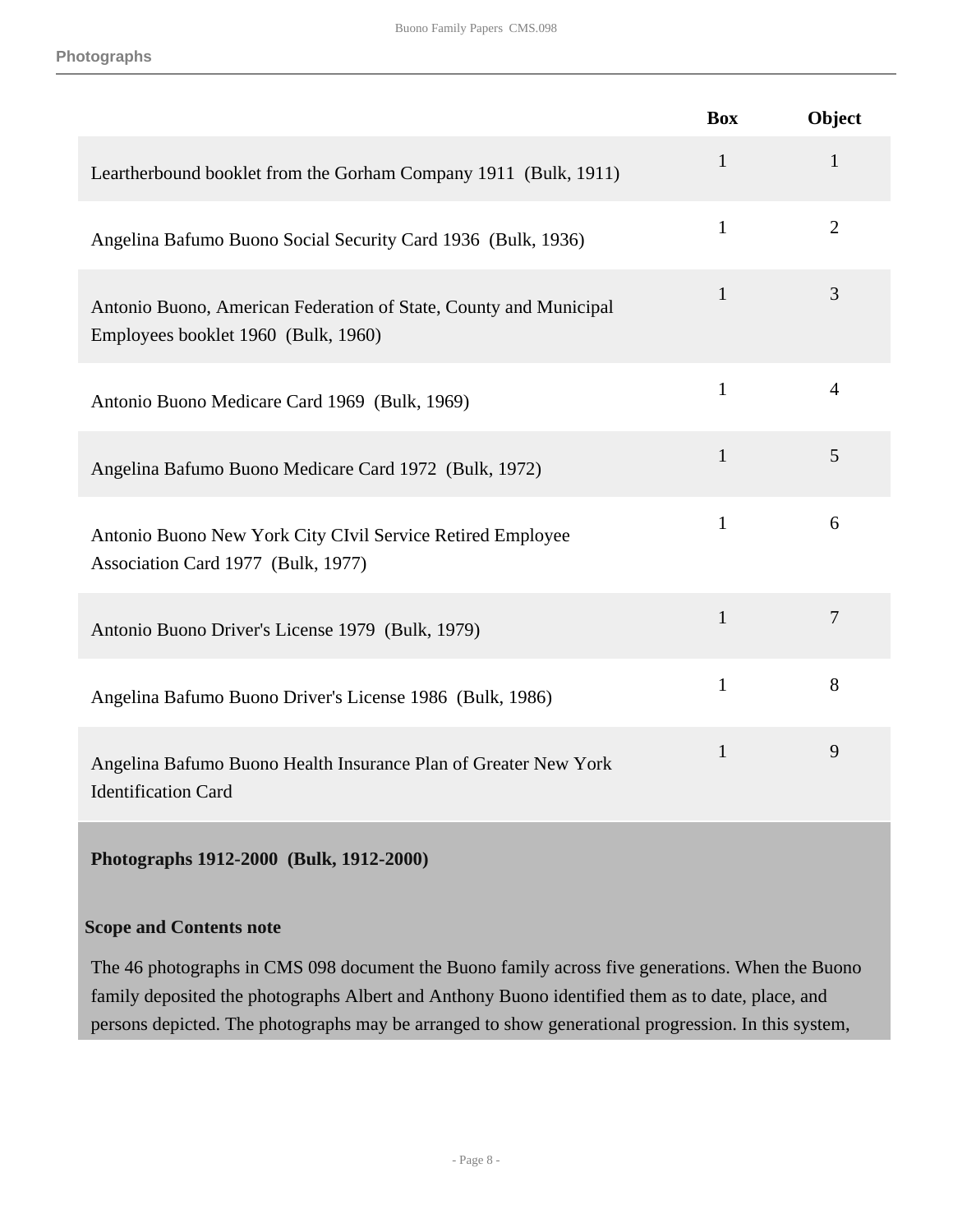one would start with images 43-44. Although they were taken in and deposited with the collection in the year 2000 they depict the origins of the Buono clan: Antonio Buono's home in Italy.

Images 1 and 3 depict the immigrant generation: Crocifissa Bruina (or Brunia) Bafumo and her husband Carmelo. Images 1, 2, 7, 13 14, 18, 21, 25, 27, 28, 30, 31, 32, 35, 37, 38, and 40 focus on the generation that came to the United States as youths: Angelina Bafumo Buono and her husband Antonio Buono; there is also a photograph of Angelina's brother John. Image 41 shows the family that remained in Italy: Marie Buono, daughter of Carmen Buono, brother of Antonio.

Images 4, 5, 6, 8, 9, 10, 11, 15, 17, 19, 22, 23, 26, 29, 33, 36, and 39 show the generation born and raised completely on Staten Island: Alfonso (Funzi), Albert and Anthony Buono, sons of Angelina and Antonio. These images also include some of Albert's wife Norma, Anthony's wife Madeline, and Sonny Buono and Lucy Buono Pugnetti, first cousins on the Buono side of the family.

Images 9, 12, 24, and 41 show the fourth generation in America. Alfonso had sons named Jimmy and Vincent. Albert and his wife Norma had daughters named Diana, Carol Ann and Lisa.

Images 45 and 46 show the fifth generation: Michael George Sanchez and George Anthony Sanchez, the sons of Carol Ann Buono Sanchez, grandsons of Albert and Norma Buono, great-grandsons of Antonio and Angelina Bafumo Buono and great-great-grandsons of Carmelo and Crocifissa Bruina (or Brunia) Bafumo.

The images were taken between 1912 and 2000. The images taken from 1912 to 1927 are studio portraits; the ones taken thereafter are family snapshots.

|                                                                                                                                | <b>Box</b>   | Photograph |
|--------------------------------------------------------------------------------------------------------------------------------|--------------|------------|
| Crocifissa, Carmo and four-year-old Angelina Bafumo 1912 (Bulk, 1912)                                                          | $\mathbf{1}$ |            |
| Wedding portrait of Antony Buono and Angelina Bafumo Feburary 20,<br>1927 (Bulk, 1927)                                         |              |            |
| Crocifissa Bafumo in front of her son MIchael's 1936 Plymouth<br>automobile, Grandview Avenue, Staten Island 1936 (Bulk, 1936) |              | 3          |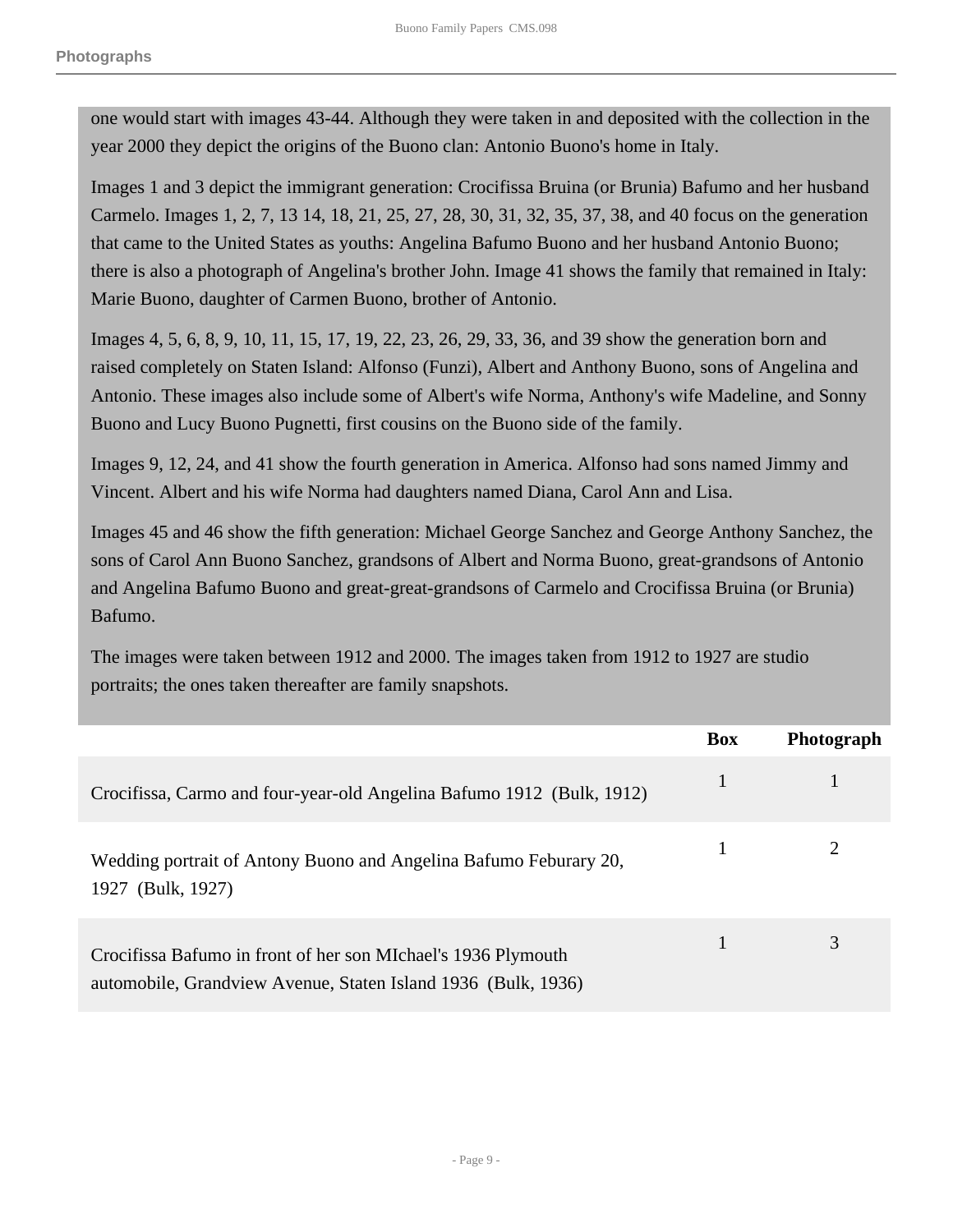| Angelina Bafumo Buono (in purple dress and green sweater); "Aunt<br>Rose" (behind Angelina); Alfonso (Funzi) Buono (on left); Lucy Rignetti<br>(right); Albert Buono (right); at 492 Kissel Avenue, West New Brighton,<br>Staten Island 1994 (Bulk, 1994) | 1            | 4              |
|-----------------------------------------------------------------------------------------------------------------------------------------------------------------------------------------------------------------------------------------------------------|--------------|----------------|
| Rear, left to right: Albert Buono, "Aunt Rose," Albert's wife Norma,<br>Alfonso (Funzi) Buon. Seated: Angelina Bafumo Buono. 1994 (Bulk,<br>1994)                                                                                                         | $\mathbf{1}$ | 5              |
| Standing, left to right: Albert and Alfonso (Funzi) Buono. Seated, left to<br>right: "Aunt Rose," Angelina Bafumo Buono, cousin Lucy Pugnetti 1994<br>(Bulk, 1994)                                                                                        | $\mathbf{1}$ | 6              |
| Angelina Bafumo Buono on the phone 1995 (Bulk, 1995)                                                                                                                                                                                                      | $\mathbf{1}$ | $\overline{7}$ |
| Angelina Bafumo Buono, Alfonso (Funzi) Buono and Lisa Buono                                                                                                                                                                                               | $\mathbf{1}$ | 8              |
| Alonso (Funzi) Buono, his wife Norma (in purple blouse), daughters Diana<br>(center) and Lisa, and mother Angelina Bafumo Buono 1995 (Bulk, 1995)                                                                                                         | $\mathbf{1}$ | 9              |
| Visiting Antonio Buono's grave at Saint Peter's Cemetery, Staten Island:<br>Alfonso (Funzi) Buono, a friend of Angelina Bafumo Buono, Angelina<br>herself and Albert's wife Norma 1995 (Bulk, 1995)                                                       | $\mathbf{1}$ | 10             |
| Alfonso (Funzi) and Albert Buono at the reception following Angelina<br>Bafumo Buono's funeral, Staten House, Forest Avenue, Staten Island, New<br>York 1995 (Bulk, 1995)                                                                                 | $\mathbf{1}$ | 11             |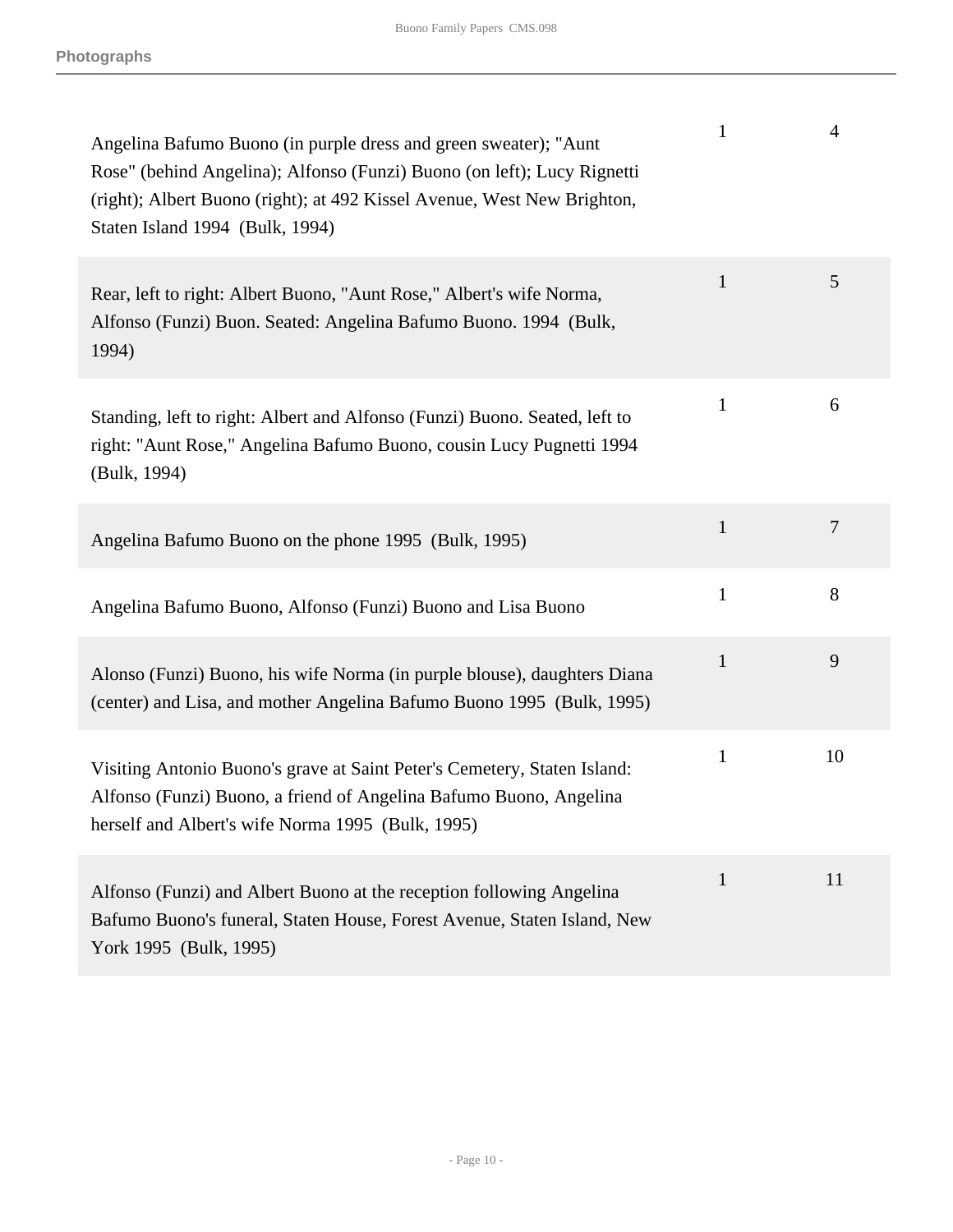| Left to right: Albert Buono's daughters Lisa, Carol and Diana 1996 (Bulk,<br>1996)                                                       | $\mathbf{1}$ | 12 |
|------------------------------------------------------------------------------------------------------------------------------------------|--------------|----|
| Angelina Bafumo and two friends at the beach at the foot of South<br>Avenue, Mariner's Harbor, Staten Island, New York 1923 (Bulk, 1923) | $\mathbf{1}$ | 13 |
| Angelina Bafumo on her seventeenth birthday 1925                                                                                         | $\mathbf{1}$ | 14 |
| Angelina Bafumo Buono and her sons Alfonso (Funzi), Anthony, and<br>Albert 1930s                                                         | $\mathbf{1}$ | 15 |
| Angelina Bafumo Buono at 25 Stanley Avenue, New Brighton, Staten<br>Island, New York 1940 (Bulk, 1940)                                   | $\mathbf{1}$ | 16 |
| Angelina Bafumo Buono and Albert, 25 Stanley Avenue 1945                                                                                 | $\mathbf{1}$ | 17 |
| Angelina Bafumo Buono 1945                                                                                                               | $\mathbf{1}$ | 18 |
| Left to right: Albert and Anthony Buono, 25 Stanley Avenue, New<br>Brighton, Staten Island, New York 1945 (Bulk, 1945)                   | $\mathbf{1}$ | 19 |
| Feast of the Assumption, New Brighton, Staten Island, New York 1948<br>(Bulk, 1948)                                                      | $\mathbf{1}$ | 20 |
| Antonio Buono on the South Beach boardwalk August 1948 (Bulk, 1948)                                                                      | $\mathbf{1}$ | 21 |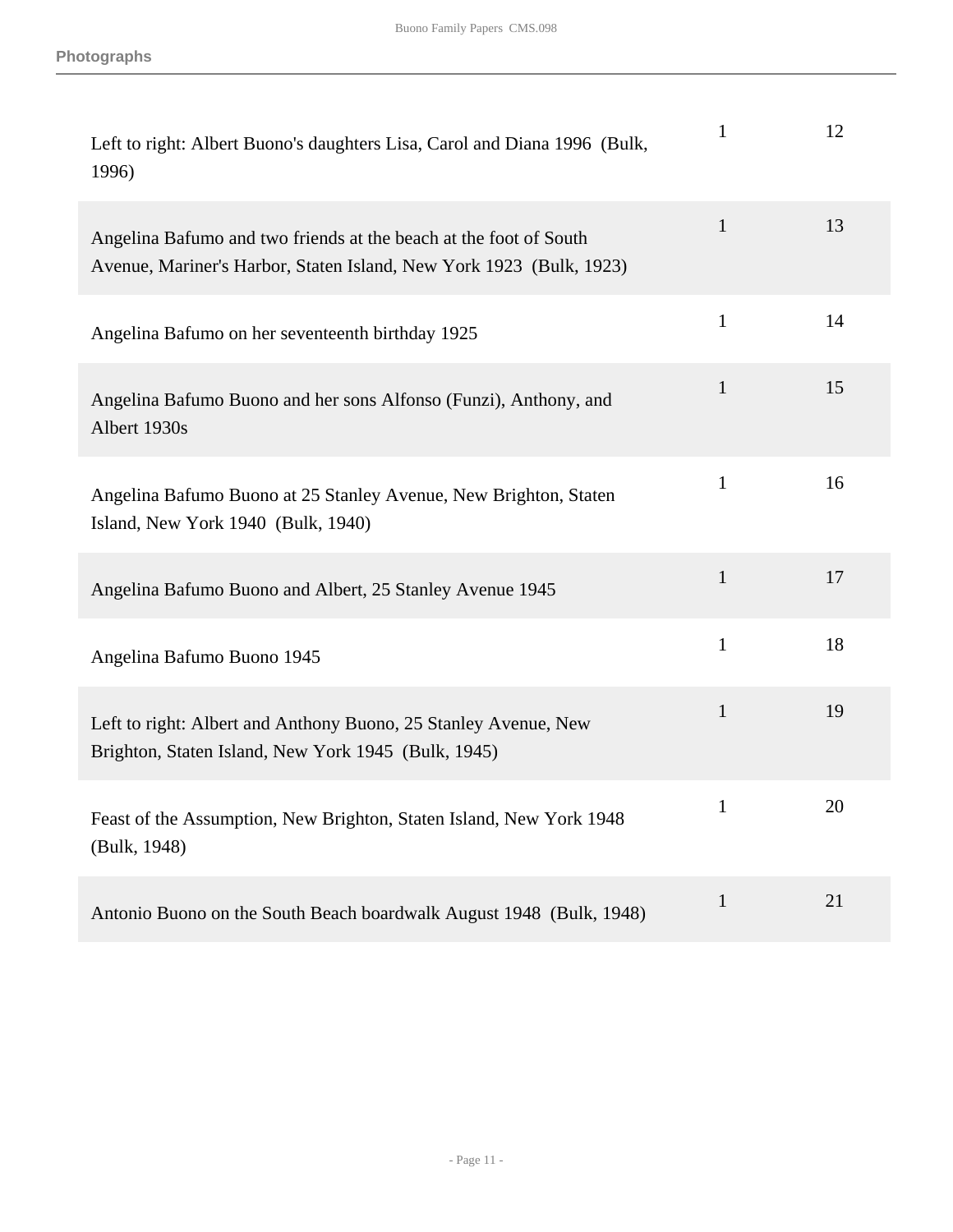| Left to right: Antonio, Albert and Angelina Bafumo Buono on the occasion<br>of Albert's high school graduation, Staten Island, New York 1949 (Bulk,<br>1949)                                                                                                                                                      | $\mathbf{1}$ | 22 |
|-------------------------------------------------------------------------------------------------------------------------------------------------------------------------------------------------------------------------------------------------------------------------------------------------------------------|--------------|----|
| Albert Buono holding a model sailboat made in woodwork shop class,<br>Staten Island, New York June 1949 (Bulk, 1949)                                                                                                                                                                                              | $\mathbf{1}$ | 23 |
| Antonio Buono, Angelina Bafumo Buono and their first grandson, Jimmy<br>Buono, son of Alfonso (Funzi) and his first wife, Eileen December 25,<br>1950 (Bulk, 1950)                                                                                                                                                | 1            | 24 |
| Angelina Bafumo Buono and the family Ford automobile at 25 Stanley<br>Avenue, New Brighton, Staten Island, New York 1951 (Bulk, 1951)                                                                                                                                                                             | $\mathbf{1}$ | 25 |
| Antonio Buono and his son Albert Buono, 492 Kissel Avenue, West<br>Brighton, Staten Island, New York 1954 (Bulk, 1954)                                                                                                                                                                                            | $\mathbf{1}$ | 26 |
| Angelina Bafumo Buono hanging laundry out her window, 492 Kissel<br>Avenue, West Brighton, Staten Island 1958 (Bulk, 1958)                                                                                                                                                                                        | $\mathbf{1}$ | 27 |
| Left to right, John Bafumo, his sister, Angelina Bafumo Buono, and<br>Angelina's husband Antonio at the San Diego Zoo 1968 (Bulk, 1968)                                                                                                                                                                           | $\mathbf{1}$ | 28 |
| Family gathering at the home of John Bafumo, San Diego, California:<br>Angelina Bafumo Buono sits on her brother John's knee; her husband<br>Antonio is on the left; Anthony Buono and his wife Madeline are in the<br>back; their son Mark and daughter Beth are at an outdoor table August<br>1968 (Bulk, 1968) | 1            | 29 |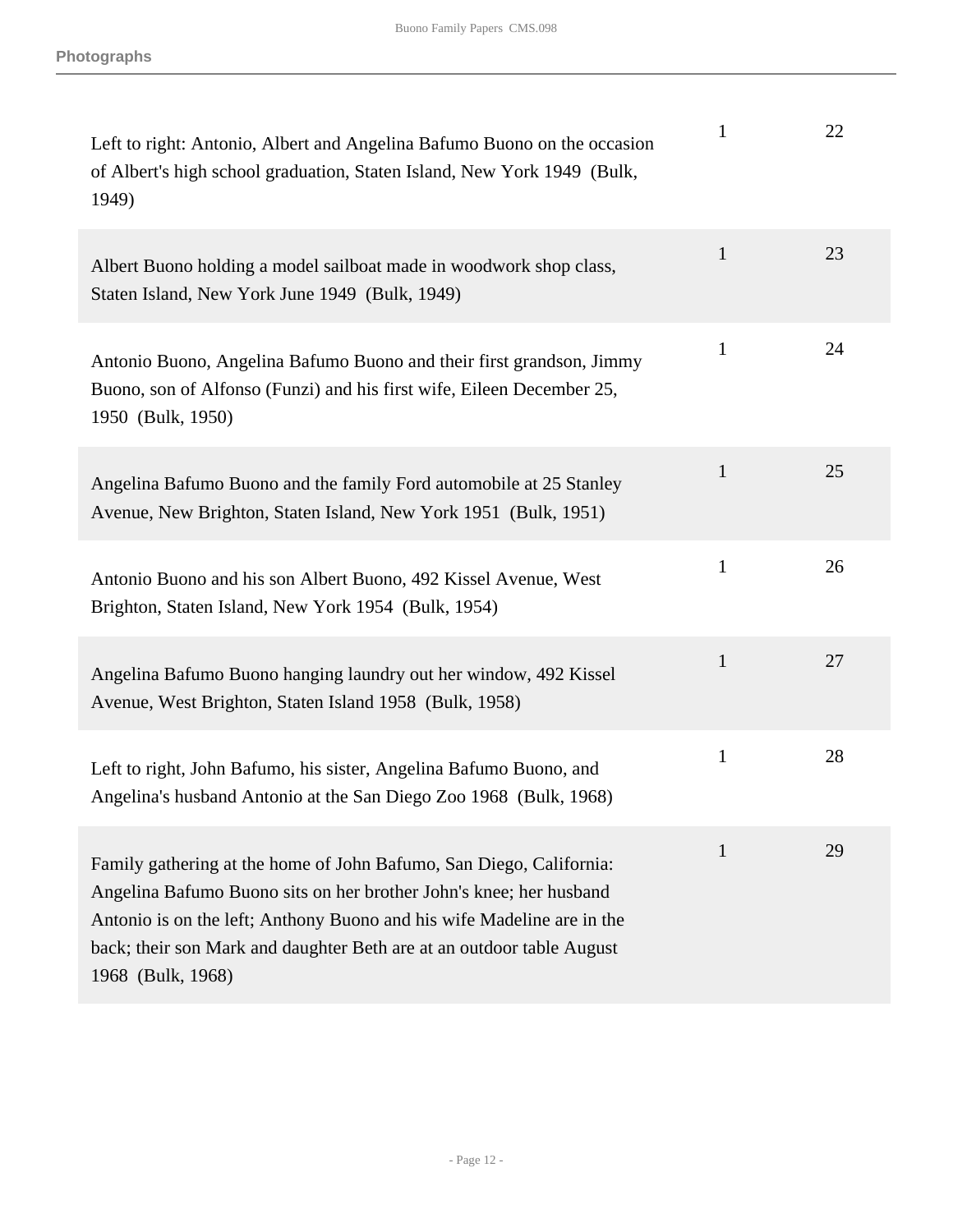| Antonio Buono's seventeenth birthday, 492 Kissell Avenue, West New<br>Brighton, Staten Island, New York April 1968 (Bulk, 1968)                                                                                                        | $\mathbf{1}$ | 30 |
|----------------------------------------------------------------------------------------------------------------------------------------------------------------------------------------------------------------------------------------|--------------|----|
| Antonio Buono's seventeenth birthday party, 492 Kissel Avenue, West<br>New Brighton, Staten Island April 1968 (Bulk, 1968)                                                                                                             | $\mathbf{1}$ | 31 |
| Antonio Buono celebrates his seventieth birthday with his wife Angelina<br>Bafumo Buono April 1968 (Bulk, 1968)                                                                                                                        | $\mathbf{1}$ | 32 |
| Left to right: Angelina Bafumo Buono, daughter-in-law Elia and husband<br>Antonio at the New Jersey shore 1970 (Bulk, 1970)                                                                                                            | $\mathbf{1}$ | 33 |
| Left to right: Angelina Bafumo Buono, Albert Buono's daughter Lisa, and<br>Antonio Buono 1974 (Bulk, 1974)                                                                                                                             | $\mathbf{1}$ | 34 |
| Antonio Buono and Angelina Bafumo Buono celebrate their fiftieth<br>wedding anniversary with son Albert Buono's daughter Carol Ann at the<br>River Chateau, Staten Island, New York February 1977 (Bulk, 1977)                         | $\mathbf{1}$ | 35 |
| Left to right, rear: Alfono (Funzi) Buono and his brothers Anthony and<br>Alfbert. Front: Antonio Buono and Angelina Bafumo Buono on their<br>fiftieth wedding anniversary, River Chateau, Staten Island February 1977<br>(Bulk, 1977) | $\mathbf{1}$ | 36 |
| Antonio Buono and Angelina Bafumo Buono on their fiftieth wedding<br>anniversary February 1977 (Bulk, 1977)                                                                                                                            | $\mathbf{1}$ | 37 |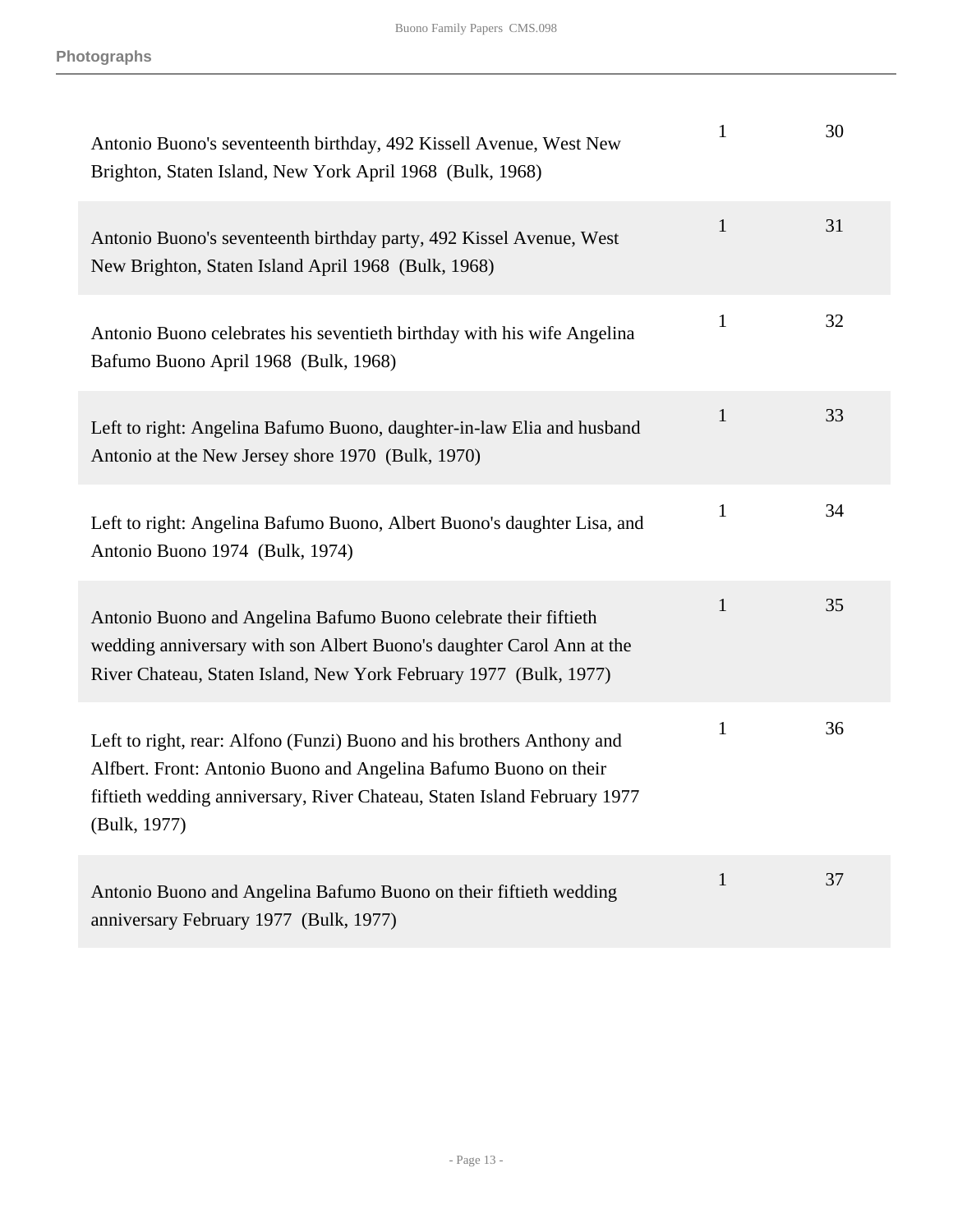| Antonio Buono and Angelina Bafumo Buono at their fiftieth wedding<br>anniversary dinner, River Chateau, Staten Island February 1977 (Bulk,<br>1977)                                                                                                                                                                                          | $\mathbf{1}$ | 38 |
|----------------------------------------------------------------------------------------------------------------------------------------------------------------------------------------------------------------------------------------------------------------------------------------------------------------------------------------------|--------------|----|
| Angelina Bafumo Buono surrounded by relatives. Son Albert is on far<br>right. "Aunt Rose" wears the red blouse. Cousin Lucy Pugnetti is in the<br>white blouse. The remaining man is Sonny Buono June 1980 (Bulk, 1980)                                                                                                                      | 1            | 39 |
| Angelina Bafumo Buono at 492 Kissel Avenue, Staten Island, New York                                                                                                                                                                                                                                                                          | $\mathbf{1}$ | 40 |
| Left to right: Vincent Buono (Alfonso's son), Marie (daughter of Carmen<br>Buono, Alfonso's father Antonio's brother), Marie's son-in-law, Marie's<br>husband, and Vincent Buono's wife, at Marie's house in Italy August 2000<br>(Bulk, 2000)                                                                                               | 1            | 41 |
| Front hall entrance to Antonio Buono's apartment in Italy August 2000<br>(Bulk, 2000)                                                                                                                                                                                                                                                        | 1            | 42 |
| Steps leading from front hall to Antonio Buono's Italian apartment August<br>2000 (Bulk, 2000)                                                                                                                                                                                                                                               | $\mathbf{1}$ | 43 |
| Front door of the home Antonio Buono left in 1914 August 2000 (Bulk,<br>2000)                                                                                                                                                                                                                                                                | 1            | 44 |
| Michael George Sanchez, born June 30, 1987, at Holy Cross Hospital, For<br>Lauderdale, Florida, son of Carol Ann Buono Sanchez, grandson of Albert<br>Buono, great grandson of Antonio Buono and Angelina Bafumo Buono,<br>and great-great grandson of Carmelo Bafumo and Crocifissa Brunia (or<br>Bruina) Bafumo December 1997 (Bulk, 1997) | $\mathbf{1}$ | 45 |